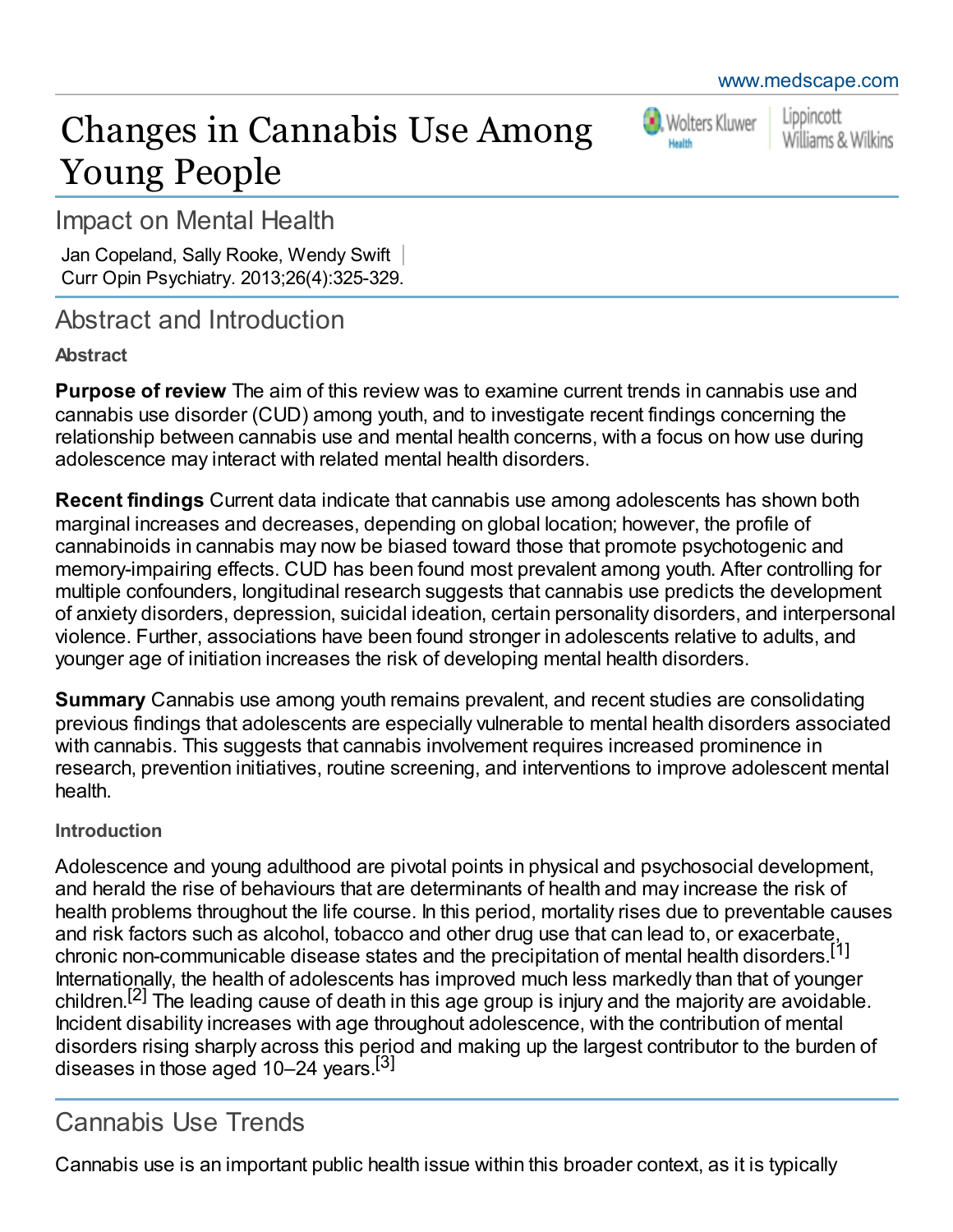initiated during adolescence and peaks in early adulthood, before declining in the majority of users who embrace new roles and responsibilities. Current epidemiological data confirm longestablished trends of its dominance as the most widely used illicit drug globally,<sup>[4]</sup> with high rates among adolescents and young adults.<sup>[5-9]</sup>

Recent data on the mental health of the Australian population<sup>[9]</sup> indicate that 16–24-year-olds have the highest national prevalence of past-year Diagnostic and Statistical Manual-IV cannabis use disorder (CUD) (2.4%), which commences at a mean of 19.8 years, and is significantly related to the presence of affective and alcohol use disorders. It is well established that early and frequent cannabis use during adolescence is strongly associated with increased risk for ongoing problematic cannabis and other substance use, and a variety of adverse life outcomes in adolescence and young adulthood, including poor mental health,<sup>[10]</sup> although these associations may at least partially reflect common pathways among those who use cannabis and those with poor outcomes. This association is highlighted by two recent population-based studies that confirm the association between early age of cannabis use and increased rates of subsequent illicit drug use and use disorder;<sup>[11]</sup> and extend these findings, with regular cannabis use in young adulthood increasing the likelihood of cigarette smoking and other illicit drug use uptake, and decreasing the likelihood of alcohol, cigarette smoking and other illicit drug use cessation, into the late 20s.<sup>[12]</sup> In addition to the impacts of continued cannabis use itself, this may have indirect effects on mental health through the development of other substance use disorders, as well as via the known impacts of other substance use on mental well-being.

There is mixed evidence on current use trends, although overall cannabis use appears to be stabilizing or declining in some regions (e.g. western Europe, USA and Australia) after increased use throughout the 1990s and early 2000s.<sup>[4]</sup> Inconsistent use rates and trends are evident among young people.<sup>[1]</sup> For example, there is some evidence of continued increases in recent use among secondary school students in the US accompanied by decreases in perceived risks of use.<sup>[6]</sup> By comparison, there were marked decreases in reported past-year use among Australian school children between 1996 and 2005.<sup>[13]</sup> However, two recent studies employing robust age–period– cohort analyses have challenged the interpretation of increased cannabis use trends in young people as being unique to more recent birth cohorts. Analysis of data from the 1985 to 2009 US National Survey of Drug Use and Health found that, whereas cannabis use rates were highest among younger age groups, the positive, independent influence of cohort membership was smaller for today's youngest cohorts than those previous, and the lowest in 30 years.<sup>[7]</sup> A recent<sup>[8]</sup> analysis using seven waves of data from the 1990 to 2009 German Epidemiological Survey of Substance Abuse, although similarly reporting greatest use among younger age groups, found no overall effect of cohort or historical period. As has been seen with other psychoactive drugs, there is now preliminary evidence of a faster transition from initiation of cannabis use to regular use in females compared with males.<sup>[14]</sup>

Three other related empirical findings/trends are of note here. Firstly, this outlook may be tempered somewhat by evidence that the recent trend of decreasing age of cannabis use initiation (in Australia at least) may have been halted or reversed. [15] Secondly, data indicate a possible prolongation of the window for initiation of cannabis use well into the 20s, possibly due to delays in the uptake of adult roles and responsibilities.<sup>[16]</sup> It is unclear as to what the overall effects of these trends may be. Whereas later use onset may ameliorate some of the likely impacts of cannabis use on the developing adolescent brain, it is not clear how widespread this phenomenon is or whether current trends will continue, or what the longer-term impacts of an expanded period of use initiation may be in terms of later problematic use or mental health. Finally, trends in the cannabinoid profile of cannabis over the past two decades may bias contemporary cannabis towards higher delta-9-tetrahydrocannabinol (THC) and low cannabidiol (CBD) content. While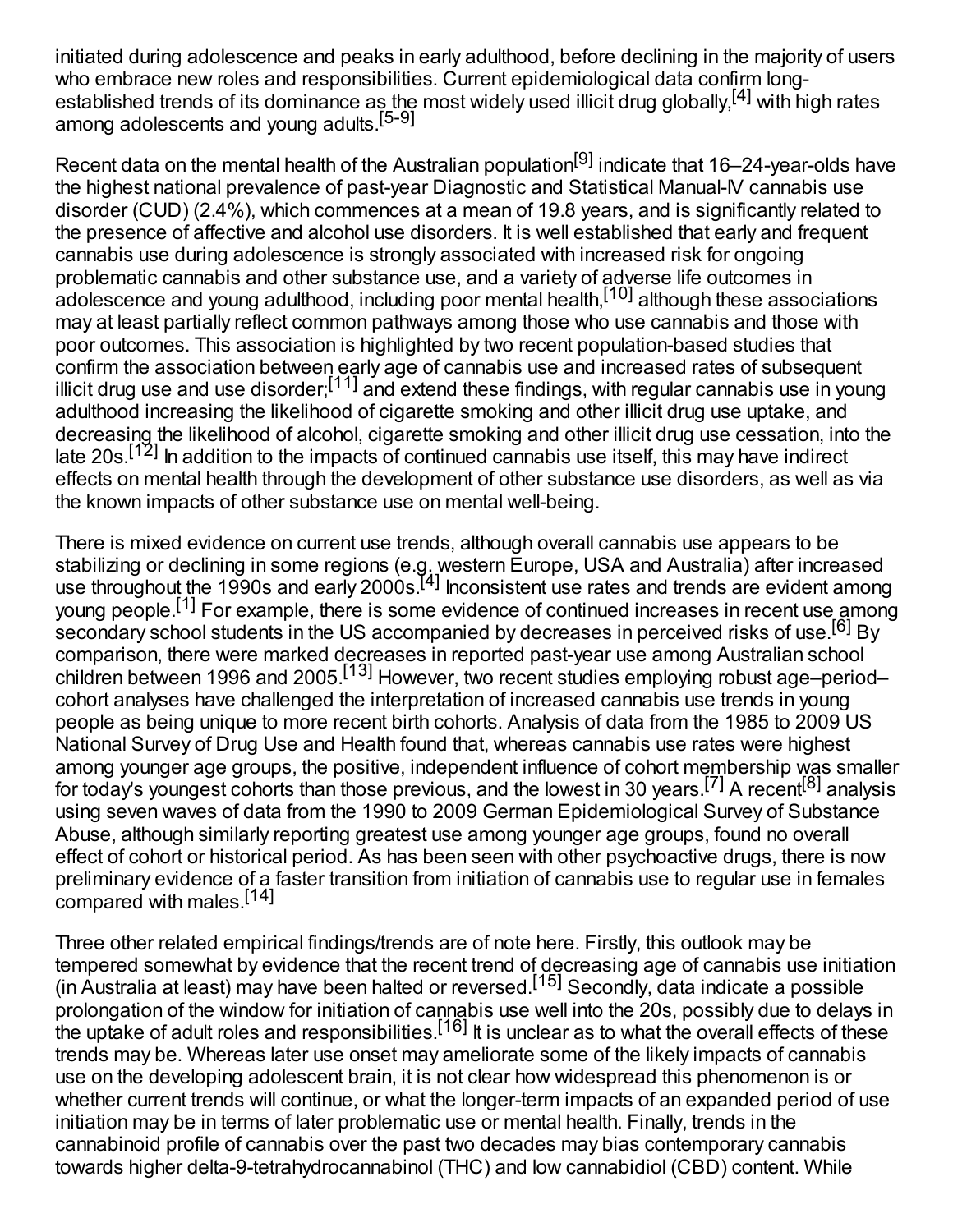there is enormous variability in the level of these cannabinoids (commonly referred to as cannabis potency), some data do indicate that CBD may prevent or inhibit the psychotogenic and memoryimpairing effects of THC.<sup>[17–19]</sup> Thus, there is concern that consumption of high THC/low CBD cannabis may be linked to adverse mental health. However, despite this putative biological mechanism, there remains scant literature on the impacts of current cannabinoid profiles on the mental health of users.

### Nature of the Association

Much is speculated on the nature of the association and the question of causality or common underlying pathways between cannabis use and mental health outcomes, and the nature of this review precludes their discussion. There are multiple candidates as mediators in the association between cannabis use and anxiety, and other mental health conditions. These include the role of adolescent neuro-developmental changes in general,  $[20,21]$  and the endocannabinoid system, in particular,<sup>[22]</sup> trauma such as childhood maltreatment,<sup>[23]</sup> length of exposure to cannabis<sup>[24]</sup> and age of initiation.<sup>[25]</sup>

The issue of the heritability of cannabis-related phenotypes is also the subject of a growing literature, typically abuse and dependence symptomatology.<sup>[26]</sup> Twin studies have reported that the rates of other drug use disorders and common psychiatric conditions are highly correlated with the extent of cannabis involvement. There is consistent evidence of heritable influences across a range of cannabis phenotypes such as early opportunity to use (on or before 15 years) (h<sup>2</sup> 72%), early initiation of use (on or before 16 years of age) ( $h^2$  80%), using more than 11 times ( $h^2$  76%) and cannabis use disorders (including dependence) ( $h^2$  72%).<sup>[11]</sup>

# Cannabis and Anxiety Disorder

The nature and extent of the association between cannabis use and the more common mental health disorders of anxiety and depression is of growing research and public health interest. Cross-sectional studies have often found elevated rates of anxiety disorders among cannabis users, but these associations have not always persisted after confounding variables were considered.<sup>[27]</sup> Longitudinal prospective studies have also been inconsistent, with some finding the association stands when confounders are considered<sup>[28]</sup> but not others.<sup>[29]</sup> A recent study has examined the cross-sectional and prospective associations between cannabis use and mental health in a school-based representative cohort studied over nine waves from age 15 to 29 years. It reported that heavier adolescent cannabis use was associated with an approximate doubling of the risk of anxiety disorder, particularly if use continued at 29 years.<sup>[16]</sup> Cross-sectionally, they found a similar level of risk at 29 years of age for those who had not used cannabis regularly (weekly or more often) over the course of their adolescence, but were using at age 29 years. Furthermore, there was an increased risk of anxiety disorders at age 29 years among those who smoked cannabis in adolescence even if they ceased using in adulthood.<sup>[16]</sup> Multiple potential confounders were considered, including background factors, concurrent alcohol and other illicit drug use, and any adolescent anxiety or depression of clinical significance, with the relationship between anxiety disorders and cannabis use remaining robust.

The study by Degenhardt e*t al*.<sup>[16]</sup> was also able to discount two of the proposed explanations of the relationship between cannabis use and anxiety and depression. Firstly, the hypothesis that cannabis users have an increased risk of social adversities, such as divorce, which in turn affect their mental health, is refuted as no such relationship for major depressive episodes was found in this study. Secondly, the general theory that lower hypothalamic–pituitary–adrenal (HPA) axis activity is responsible is also dismissed as under-aroused HPA axis has not been associated with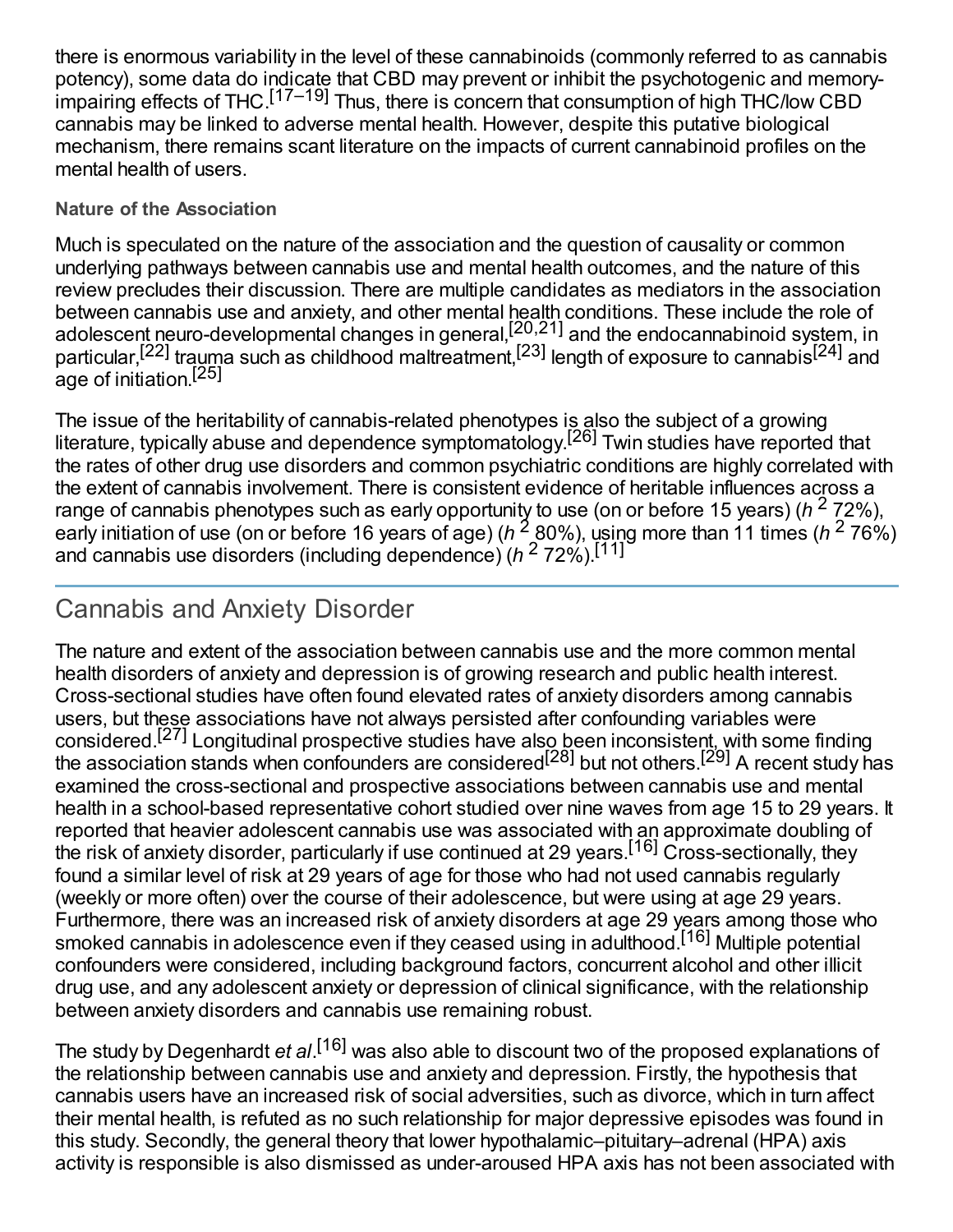### Cannabis and Depression

While there was no consistent association between cannabis use and depression found in the mid-secondary school cohort reported on by Degenhardt et al.,<sup>[16]</sup> this is not a typical finding of cross-sectional and cohort studies exploring this question. A body of evidence shows that the use of cannabis is frequently associated with an increased risk of major depression<sup>[31]</sup> and suicidal behaviours.<sup>[32]</sup> The nature of the relationship is also controversial, with some studies not supporting a causal association,<sup>[32]</sup> but instead linking cannabis use problems with depression due to uncontrolled sources of residual confounding that increase the risk of both cannabis use and mental health problems.

A significant advance in the evidence base on this question has recently been reported. Horwood et al.<sup>[10]</sup> combined four high-quality cohort studies, three of which were birth cohorts of up to age 30 years duration. The linkage of these data sets explored the question of the strength of the association between cannabis use and depression, the role of non-observed fixed sources of confounding and the extent to which the association varies with age. In summary, they found that increasing frequency of cannabis use was associated with increasing depressive symptoms that persisted when confounding non-observed fixed effects were included in the analyses. An age effect was also observed, where the association was stronger in adolescence and declined thereafter.<sup>[10]</sup>

### Suicidal Ideation

In developed countries, suicide is now the second leading cause of death among 10–24-year-olds; [33] hence any preventable risk factor is potentially of great public health importance. There is a substantial epidemiological<sup>[34]</sup> and emerging economic literature<sup>[35]</sup> that identifies cannabis use as an important risk factor for suicidal behaviours. Heritability studies have also identified the role of cannabis dependence in the increased risk (in the order of 2.5–2.9 times) of suicidal ideation and suicide attempts.<sup>[36]</sup> The same study also reported that those who initiated cannabis prior to the age of 17 years had elevated rates of subsequent suicide attempts (of around 3.5 times).<sup>[36]</sup>

A recent analysis of a 30-year birth cohort from an economic perspective sheds light on the association between cannabis use and suicidal ideation.<sup>[37]</sup> it investigated whether regular cannabis use leads to the onset of suicidal ideation or the reverse causal direction was supported. Using the very rich data set they were able to control for all known confounding characteristics of the individual, their parents and the socio-economic background of the family, and employed a variety of sensitivity analyses including levels of cannabis use, missing information and the endogenous relationship between the two variables. They found that cannabis use at the intensity of several times per week led to higher rates of transition into suicidal ideation in subsequent study waves for males only and no evidence that suicidal ideation leads to cannabis use for either sex. [37]

### Less Common Disorders

While the association between cannabis use and schizophrenia is the most well studied, it is not the focus of this study. Compared with even depression and anxiety, however, the literature on the association between cannabis use and other mental health disorders is particularly scant. Bipolar disorder and disorders of the bipolar spectrum are the sixth leading cause of disability globally.<sup>[38]</sup> With between 20 and 50% of those with bipolar disorder endorsing some form of cannabis-related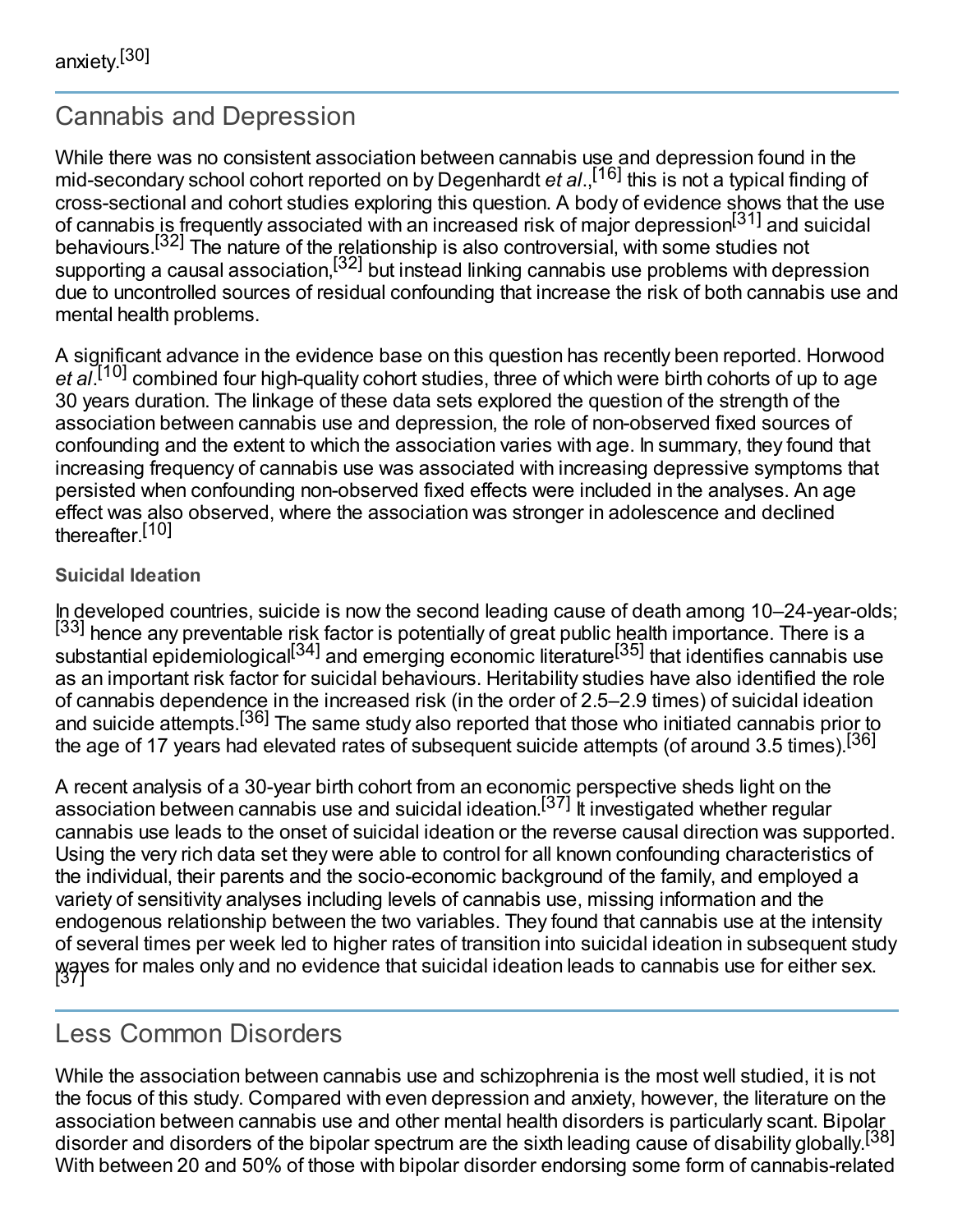problems,<sup>[39]</sup> a recent, large case–control study has found that individuals with bipolar disorder were 6.8 times more likely to report a lifetime history of cannabis use than controls. [40] They further reported 29.4% of those with bipolar disorder had comorbid cannabis use disorders and these were independently associated with increased suicide attempts, experiencing mixed mania and depression, and disability.<sup>[40]</sup>

Cannabis use has also been associated with axis II disorders. A recent community-based longitudinal study examined the predictive value of cannabis use during childhood and early adolescence on schizotypal personality disorder (SPD) symptoms projecting into adulthood. It found that cannabis use that was initiated before the age of 14 years strongly predicted SPD symptoms in adulthood, independent of a wide range of confounding factors, including early adolescent SPD symptoms, other drug use, and major depression and anxiety.<sup>[41]</sup> An exploratory study of 199 recent adolescent cannabis users has also suggested that frequency of cannabis use was higher with those identified in the borderline and impulsive clusters.<sup>[42]'</sup>Further research on the associations between cannabis use, personality disorders and axis I disorders is a fruitful line of enquiry to tease out any causal links, particularly those using carefully controlled, prospective methodologies.

# Issues for Service Delivery

The rates of cannabis use among adolescents attending mental health services is well established, [43] with recent evidence of 7% of young adolescents across a large early intervention mental health service using cannabis at least weekly.<sup>[44]</sup> One of the clinical implications of this is that persistent cannabis use has been linked to poorer intervention outcomes and levels of service .<br>engagement.<sup>[45]</sup>

A further behaviour that should be targeted amongst those who present to any health or social services with cannabis use as part of their presentation is intimate partner violence. Data from four waves of adolescents involved in the US National Longitudinal Study of Adolescent Health revealed that consistent use of cannabis during adolescence was most predictive of involvement in intimate partner violence as either victim or perpetrator, independently of alcohol use.<sup>[46]</sup> Further, consistent cannabis use was related to an increased risk of being only a perpetrator of such violence. Of note, males were more likely to be victims of intimate partner violence than perpetrators compared with females. [46]

### **Conclusion**

The body of research affirming the link between cannabis use and numerous mental health concerns continues to grow, with evidence suggesting that causation may be likely in some conditions. Adolescence is a time of highest vulnerability to mental health disorders attributable to cannabis, and regular use is predictive of less successful outcomes in mental health treatment. The pervasive involvement of cannabis use in the development and maintenance of mental health disorders suggests a need to administer cannabis screening to adolescents presenting to mental health treatment, and that cannabis requires increased prominence in research, prevention initiatives and interventions concerning adolescent mental health.

Sidebar Key Points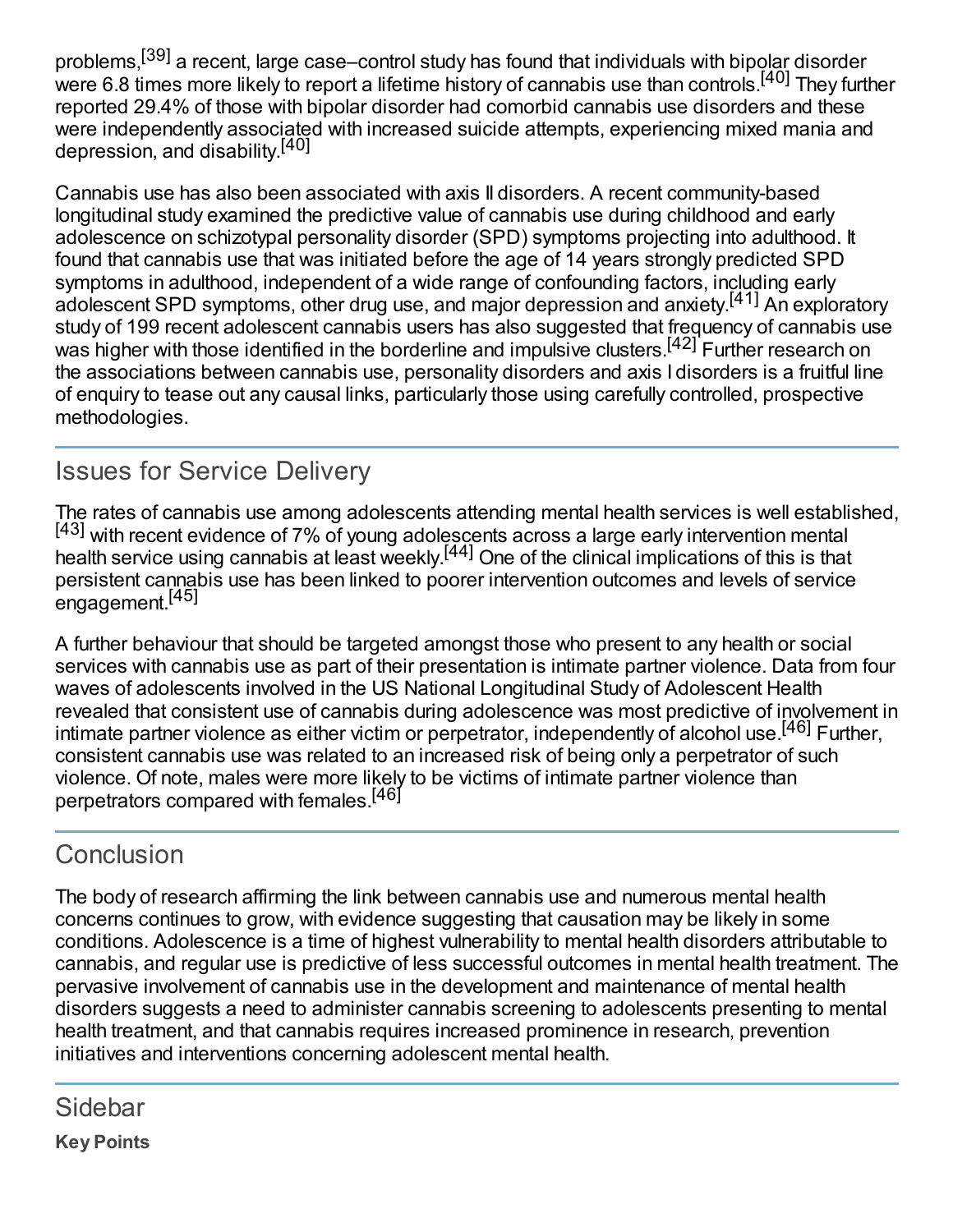- Current data indicate that cannabis use disorder is most prevalent among youth.
- Regular cannabis use during adolescence doubles the risk of adulthood anxiety disorders.
- The relationship between cannabis use and depression is strongest during adolescence.
- Adolescent cannabis use is linked with suicidal ideation and personality disorders.
- Mental health services for adolescents will benefit from increasing their focus on cannabis.

#### References

- 1. Patton GC, Coffey C, Cappa C, et al. Health of the world's adolescents: a synthesis of internationally comparable data. Lancet 2012; 379:1665–1675.
- 2. Sawyer SM, Afifi RA, Bearinger LH, et al. Adolescence: a foundation for future health. Lancet 2012; 379:1630–1640.
- 3. Gore FM, Bloem PJN, Patton GC, et al. Global burden of disease in young people aged 10– 24 years: a systematic analysis. Lancet 2011; 377:2093–2102.
- 4. Degenhardt L, Hall W. Extent of illicit drug use and dependence, and their contribution to the global burden of disease. Lancet 2012; 379:55–70.
- 5. Caldeira KM, O'Grady KE, Vincent KB, Arria AM. Marijuana use trajectories during the postcollege transition: health outcomes in young adulthood. Drug Alcohol Depend 2012; 125:267–275.
- 6. Gonzalez R, Swanson JM. Long-term effects of adolescent-onset and persistent use of cannabis (commentary). PNAS 2012; 109:15970–15971.
- 7. Miech R, Koester S. Trends in US past-year marijuana use from 1985 to 2009: an ageperiod-cohort analysis. Drug Alcohol Depend 2012; 124:259–267.

\* A methodologically robust study that untangles the effects of age, time period and birth cohort in cannabis use trends.

8. Piontek D, Kraus L, Pabst A, Legleye S. An age-period-cohort analysis of cannabis use prevalence and frequency in Germany, 1990–2009. J Epidemiol Commun Health 2012; 66:908–913.

\* A methodologically robust study that untangles the effects of age, time period and birth cohort in cannabis use trends.

- 9. Teesson M, Slade T, Swift W, et al. Prevalence, correlates and comorbidity of DSM-IV cannabis use and cannabis use disorders in Australia. Aust N Z J Psychiatry 2012; 46:1182–1192.
- 10. Horwood LJ, Fergusson DM, Coffey C, et al. Cannabis and depression: an integrative data analysis of four Australasian cohorts. Drug Alcohol Depend 2012; 126:369–378.

\*\* This integrated data set provides evidence on causal direction of the relationship between cannabis use and depression (using a variety of measures) and adds additional controls on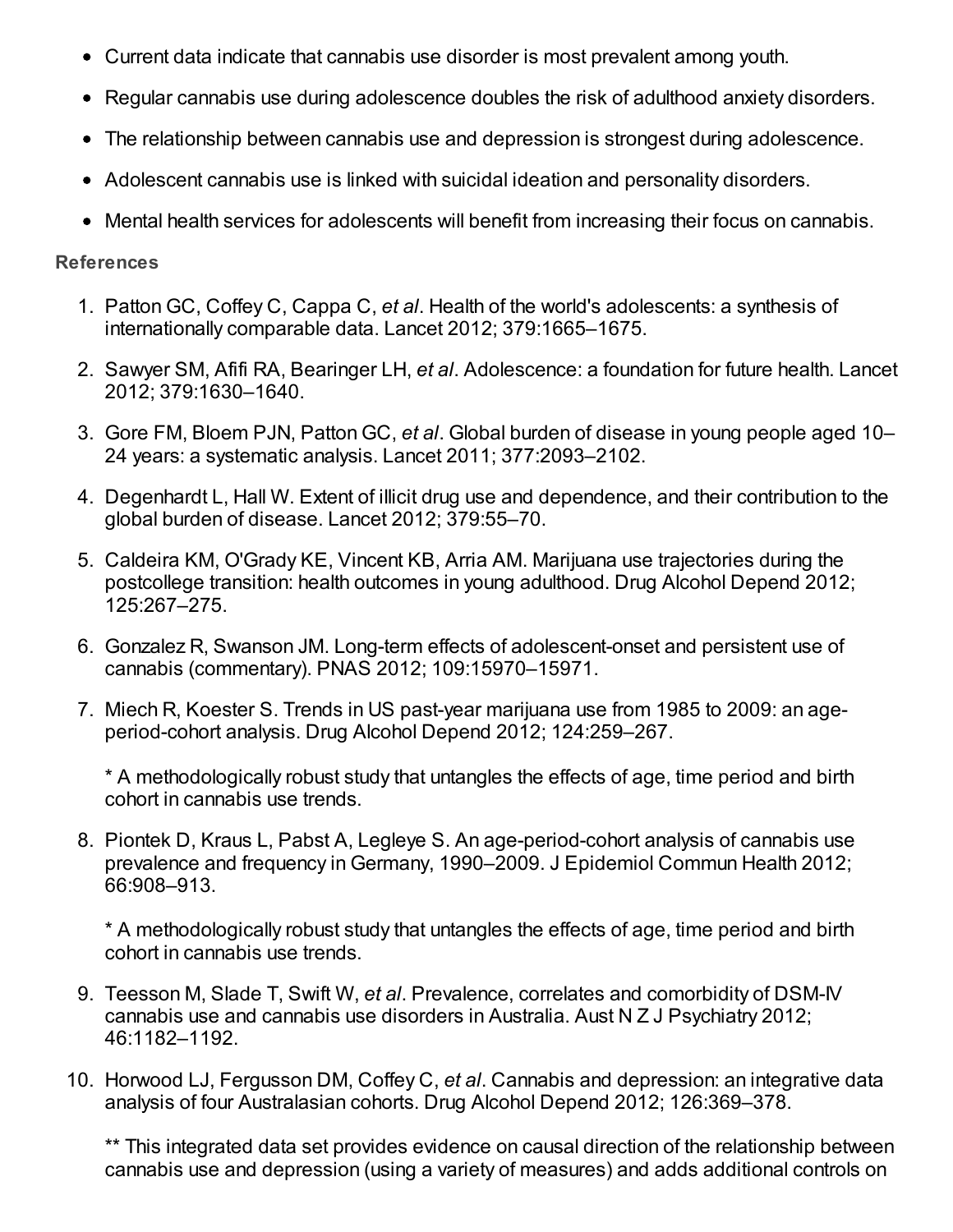confounders using fixed effects regression methods.

- 11. Lynskey MT, Agrawal A, Henders A, et al. An Australian twin study of cannabis and other illicit drug use and misuse, and other psychopathology. Twin Res Human Genetics 2012; 15:631–641.
- 12. Swift W, Coffey C, Degenhardt L, et al. Cannabis and progression to other substance use in young adults: findings from a 13-year prospective population-based study. J Epidemiol Community Health 2012; 66:e26doi:10.1136/jech.2010.129056.
- 13. Roxburgh AD, Hall WD, Degenhardt LJ, et al. The epidemiology of cannabis use and cannabis-related harm in Australia 1993–2007. Addiction 2010; 105:1071–1079.
- 14. Schepsis TS, Desai RA, Cavallo DA, et al. Gender differences in adolescent marijuana use and associated psychosocial characteristics. J Addict Med 2011; 5:55–73.
- 15. Lenton S, Liang W, Chikritzhs T. Evidence of increasing age of onset of cannabis use among younger Australians. Addiction 2012; 107:650–657.
- 16. Degenhardt L, Coffey C, Romaniuk H, et al. The persistence of the association between adolescent cannabis use and common mental disorders into young adulthood. Addiction 2013; 108:124–133.

\* This study reports on a representative school based prospective cohort over nine waves from 15 to 29 years of age which found persistent association between cannabis use and anxiety disorders across periods, and patterns, of use when confounders were considered.

- 17. Cascini F, Aiello C, Di Tanna G. Increasing delta-9-tetrahydrocannabinol ([DELTA]-9-THC) content in herbal cannabis over time: systematic review and meta-analysis. Curr Drug Abuse Rev 2012; 5:32–40.
- 18. Bhattacharyya S, Crippa JA, Allen P, et al. Induction of psychosis by [DELTA]9 tetrahydrocannabinol reflects modulation of prefrontal and striatal function during attentional salience processing. Arch Gen Psychiatry 2012; 69:27–36.
- 19. Englund A, Morrison PD, Nottage J, et al. Cannabidiol inhibits THC-elicited paranoid symptoms and hippocampal-dependent memory impairment. J Psychopharmacol 2013; 27:19–27.
- 20. Potenza MN. Biological contributions to addictions in adolescents and adults: prevention treatment and policy implications. J Adolesc Health 2013; 52:s22–s32.
- 21. Spear LP. Adolescent neurodevelopment. J Adolesc Health 2013; 52:S7–S13.
- 22. Rubino T, Zamberletti E, Parolaro D. Adolescent exposure to cannabis as a risk factor for psychiatric disorders. J Psychopharmacol 2012; 26:177–188.

\* A cogent review of the role of the endocannabinoid system that is not covered in general reviews on this topic.

23. Konings M, Stefanus N, Kuepper R, et al. Replication in two independent population-based samples that childhood maltreatment and cannabis use synergistically impact on psychosis risk. Psychol Med 2012; 42:149–159.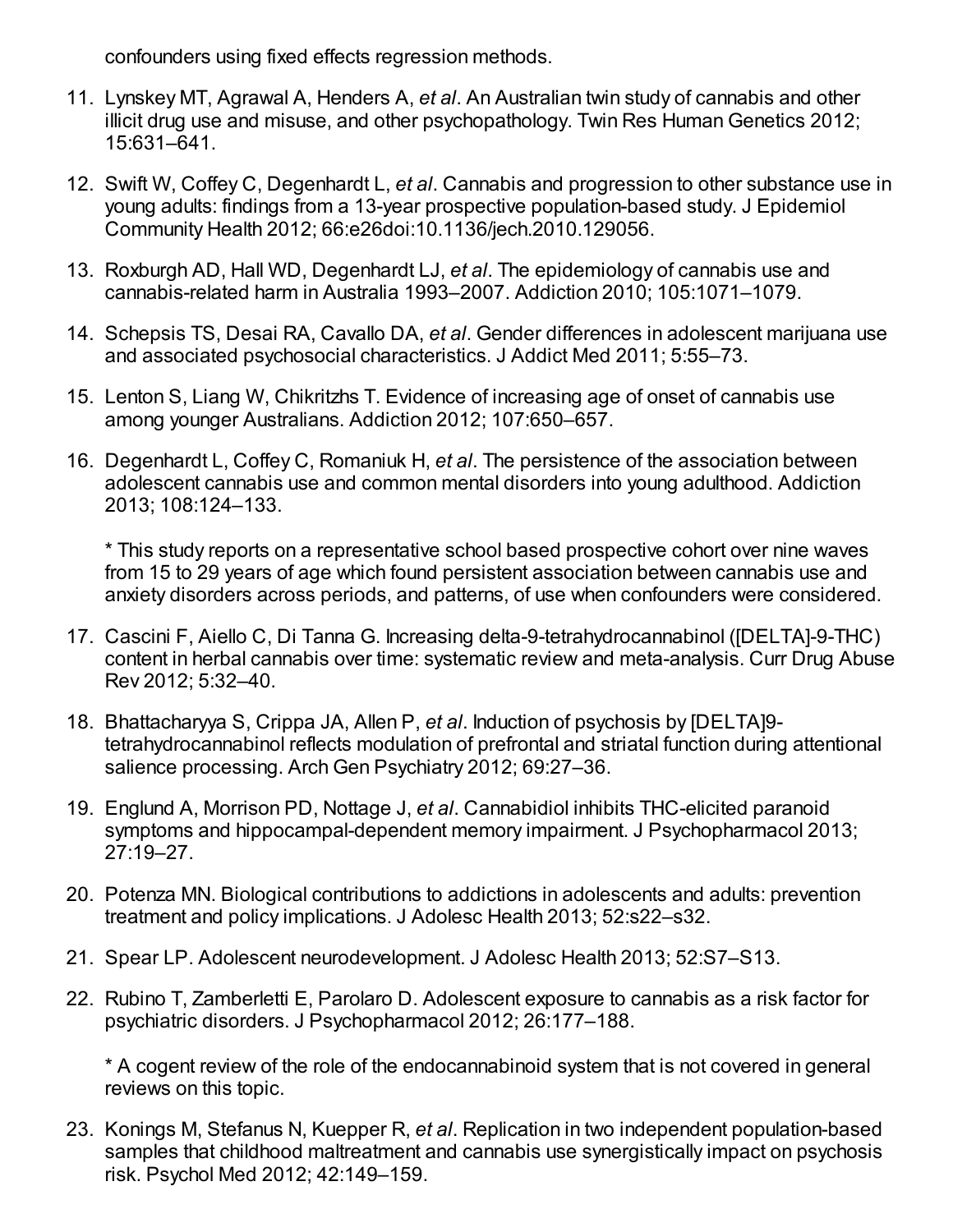- 24. Stefanis NC, Dragovic M, Power BD, et al. Age at initiation of cannabis use predicts age at onset of psychosis: the 7–8-year trend. Schiz Bull 2013; 39:251–254.
- 25. Large M, Sharma S, Compton MT, et al. Cannabis use and earlier onset of psychosis: a systematic meta-analysis. Arch Gen Psychiatry 2011; 68:555–561.
- 26. Verweij KJ, Zietsch BP, Lynskey MT, et al. Genetic and environmental influences on cannabis use initiation and problematic use: a meta-analysis of twin studies. Addiction 2010; 105:417–430.
- 27. Crippa JA, Zuardi AW, Martin Santos R, et al. Cannabis and anxiety: a critical review of the evidence. Hum Psychopharmacol 2009; 24:515–523.
- 28. Hayatbakhsh M, Najman JM, Jamroznik K, et al. Cannabis and anxiety and depression in young adults: a large prospective study. J Am Acad Child Adolesc Psychiatry 2007; 46:408– 417.
- 29. Windle M, Weisner M. Trajectories of marijuana use from adolescence to young adulthood: predictors and outcomes. Dev Psychopathol 2004; 16:1007–1027.
- 30. Huiznik AC. Commentary on Degenhardt et al. (2013): specific effect of adolescent cannabis on anxiety: tentative explanations. Addiction 2013; 108:134–135.
- 31. Chen C, Wagner F, Anthony J. Marijuana use and the risk of major depressive episode: epidemiological evidence from the United States National Comorbidity Survey. Soc Psychol Psych Epidemiol 2002; 37:199–206.
- 32. Pedersen W. Does cannabis use lead to depression and suicidal behaviors? A populationbased longitudinal study. Acta Psychiatr Scand 2008; 118:395–403.
- 33. Patton GC, Coffey C, Sawyer S, et al. Global patterns of mortality in young people: a systematic review of the literature. Lancet 2009; 364:881–892.
- 34. Fergusson DM, Woodward LJ, Horwood LJ. Risk factors and life processes associated with suicidal behaviour during adolescence and early adulthood. Psychol Med 2000; 30:23–39.
- 35. Tekin E, Markowitz S. The effects of suicidal behaviour on productive activities of young adults. South Econ J 2008; 75:300–331.
- 36. Lynskey MT, Glowinski AL, Todorov AA, et al. Major depressive disorder, suicidal ideation, and suicide attempts in twins discordant for cannabis dependence and early-onset cannabis use. Arch Gen Psychiatry 2004; 61:1026–1032.
- 37. Van Ours JC, Williams J, Fergusson D, Horwood LH. Cannabis use and suicidal ideation. CentER Discussion Paper No. 2012-063 2012; Tilburg University.
- 38. Woods SW. The economic burden of bipolar disease. J Clin Psychiatry 2000; 61 (Supp 13):38–41.
- 39. Cerullo MA, Strakwski SM. The prevalence and significance of substance use disorders in bipolar type I and II disorder. Subst Abuse Treat Prev Policy 2007; 2:29.
- 40. Agrawal A, Nurnberger JI, Lynskey MT. Bipolar Genome StudyCannabis involvement in